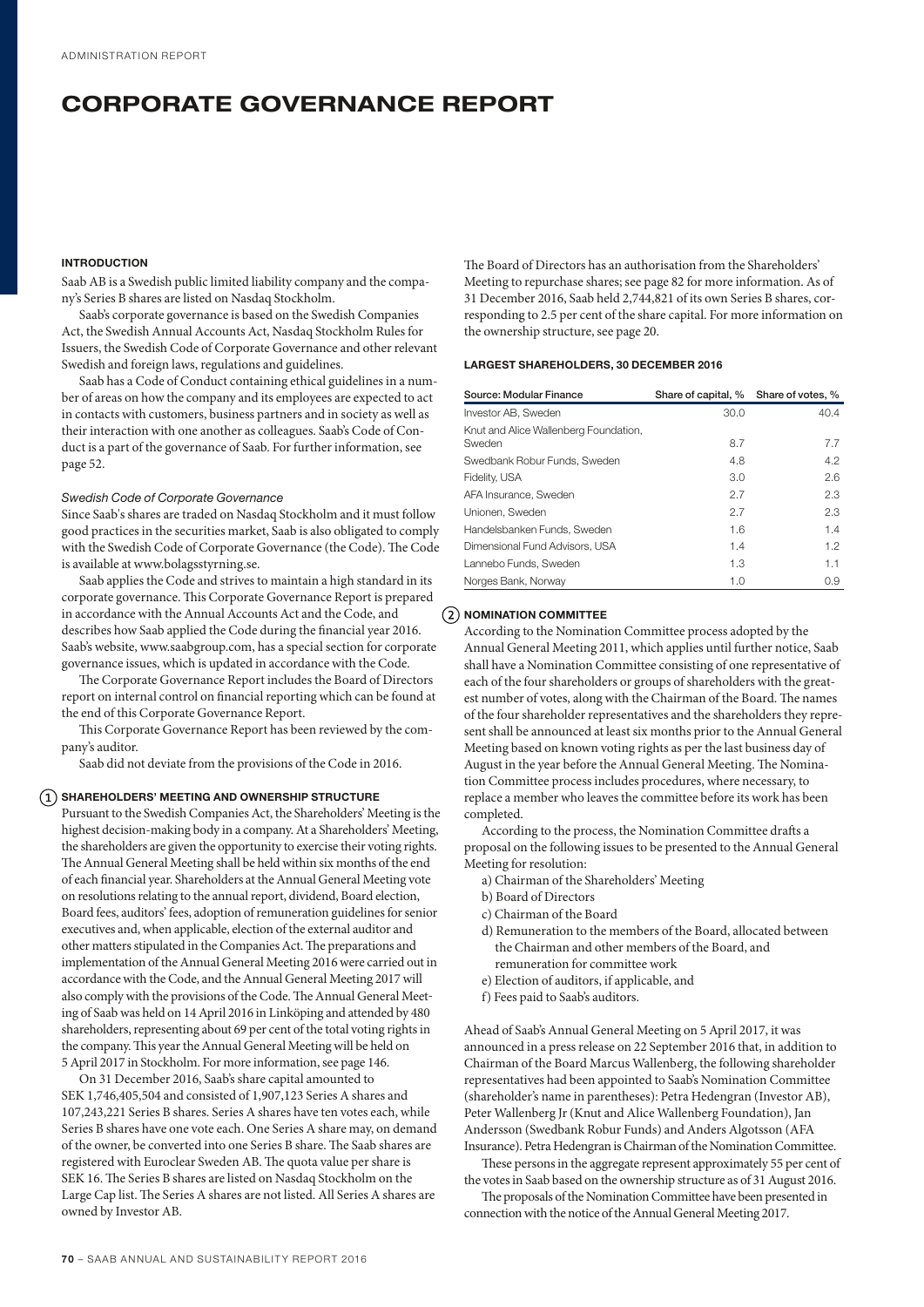#### GOVERNANCE AND REPORTING 2016



# MEMBERS OF THE NOMINATION COMMITTEE FOR ANNUAL GENERAL MEETING 2017

| Member                             | Representing             | 31 August 2016 | Share of votes, % Share of capital, %<br>31 August 2016 |
|------------------------------------|--------------------------|----------------|---------------------------------------------------------|
| Petra Hedengran                    | <b>Investor AB</b>       | 39.5           | 30.0                                                    |
| Peter Wallenberg Jr Knut and Alice | Wallenberg<br>Foundation | 7.6            | 8.7                                                     |
| Jan Andersson                      | Swedbank<br>Robur Funds  | 4.6            | 5.3                                                     |
| Anders Algotsson                   | AFA Insurance            | 3.3            | 3.9                                                     |
| Marcus Wallenberg Chairman of the  | Board of Saab AB         |                |                                                         |

# BOARD OF DIRECTORS

# *Composition of the Board*

According to Saab's Articles of Association, the Board of Directors shall, in addition to the employee representatives, consist of at least six and not more than twelve members. Board members are elected annually by the Shareholders' Meeting. According to the resolution of the Annual General Meeting on 14 April 2016, Saab's Board of Directors shall consist of ten members elected by the Shareholders' Meeting with no deputies. In addition, the employee organisations appoint three Board members with an equal number of deputies.

At the Annual General Meeting on 14 April 2016, Håkan Buskhe,

Johan Forssell, Sten Jakobsson, Sara Mazur, Per-Arne Sandström, Cecilia Stegö Chilò, Lena Treschow Torell, Marcus Wallenberg and Joakim Westh were re-elected. Bert Nordberg was elected as a new Board member. Marcus Wallenberg was elected Chairman of the Board of Directors. At the statutory Board meeting after the Annual General Meeting, Sten Jakobsson was elected Deputy Chairman of the Board. Among the Board members, only President Håkan Buskhe is employed by the company.

Information on remuneration to the members of the Board as resolved by the Annual General Meeting 2016 is set forth in note 10.

#### *Members of the Board elected by the Shareholders' Meeting*

| Regulars          |                      |
|-------------------|----------------------|
| Marcus Wallenberg | Sara Mazur           |
| Håkan Buskhe      | <b>Bert Nordberg</b> |
| Johan Forssell    | Per-Arne Sandström   |
| Sten Jakobsson    | Cecilia Stegö Chilò  |
|                   |                      |

Lena Treschow Torell Joakim Westh

# *Employee representatives* Deputies

**Regulars** Stefan Andersson Conny Holm Nils Lindskog

Göran Gustavsson Magnus Gustafsson Tina Mikkelsen

The Board members' other significant professional commitments, work experience, shareholdings etc. are set forth in the presentation of the Board of Directors on pages 76–77.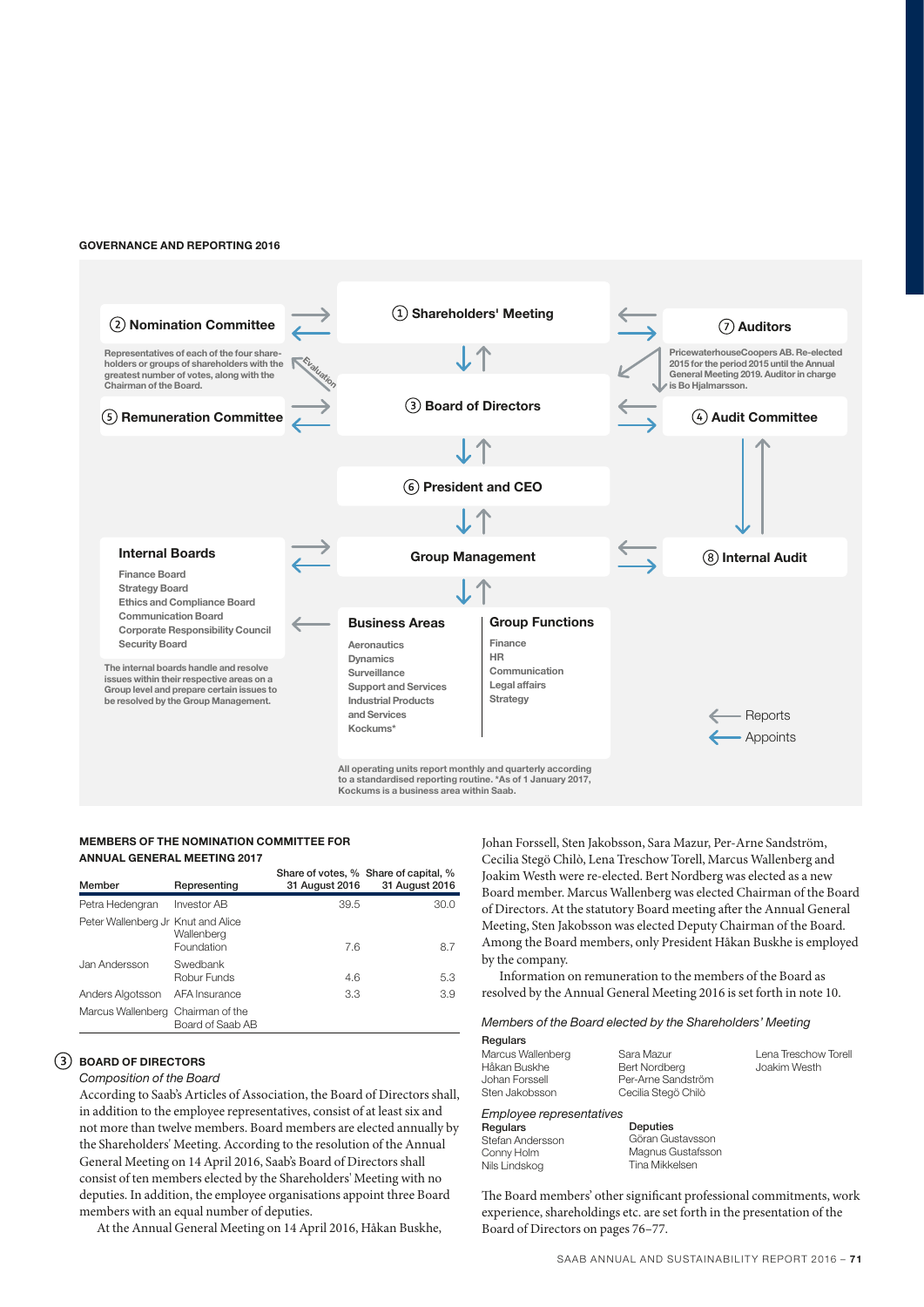### *Independence requirement*

The table below sets forth the members of the Board elected by the Shareholders' Meeting who, according to the provisions of the Code, are considered independent in relation to the company and its management, as well as in relation to the company's major shareholders.

# COMPOSITION AND INDEPENDENCE OF THE BOARD IN 2016

| Member               | Elected | Independent of<br>the company/-<br>management | Independent of<br>major shareholders |
|----------------------|---------|-----------------------------------------------|--------------------------------------|
| Marcus Wallenberg    | 1992    | Yes                                           | No <sup>1</sup>                      |
| Håkan Buskhe         | 2011    | No <sup>2</sup>                               | <b>Yes</b>                           |
| Johan Forssell       | 2010    | Yes                                           | No <sup>3</sup>                      |
| Sten Jakobsson       | 2008    | Yes                                           | Yes                                  |
| Sara Mazur           | 2013    | Yes                                           | Yes                                  |
| <b>Bert Nordberg</b> | 2016    | Yes                                           | Yes                                  |
| Per-Arne Sandström   | 2005    | Yes                                           | Yes                                  |
| Cecilia Stegö Chilò  | 2010    | Yes                                           | Yes                                  |
| Lena Treschow Torell | 2005    | Yes                                           | No <sup>4</sup>                      |
| Joakim Westh         | 2010    | Yes                                           | Yes                                  |

1) Member of Investor AB's Board.

2) President and CEO of Saab.

3) Member of Investor AB's Board and CEO of Investor AB. 4) Member of Investor AB's Board.

Accordingly, the company fulfils the requirement of the Code that a majority of the Board Members appointed by the Shareholders' Meeting are independent of the company and its management, and that at least two of them are independent of the major shareholders.

### *Work of the Board*

According to the Board's rules of procedure, eight ordinary meetings shall normally be held each year, in addition to the statutory meeting. The Board may also meet when circumstances demand. During 2016, the Board held one statutory meeting and seven ordinary meetings, or a total of eight meetings. All of the Board meetings in 2016 were held in Stockholm, with the exception of two meetings in connection with the Annual General Meeting in April, which was held in Linköping.

 The Board annually adopts rules of procedure, an instruction on the allocation of work between the Board and the President, and an instruction on financial reporting to the Board.

The rules of procedure contain provisions on the number of Board meetings, a list of matters to be considered at the meetings, reporting from the auditor, and special decisions to be taken at the statutory meeting. The rules of procedure and special instruction for the President set forth the delegation of responsibilities between the Board and its two committees, the Remuneration Committee and the Audit Committee, including the Chairman's role, as well as between the Board and the President. The instruction for the President sets forth the President's duties and authority, including matters which require a Board decision. Policies on investments, financing and reporting are also connected to the instruction.

During the year, the Board was assisted by the Secretary of the Board of Directors, General Counsel Annika Bäremo, who is not a member of the Board.

The Board of Directors' meetings follow an agenda. Prior to the meetings, the Board Members receive documentation and supporting material for the issues on the agenda. At each Board meeting the President presents a Market and Operations Report. A financial report is

also presented at each Board meeting and addressed in detail prior to the publication of the interim reports and year-end report. The Board regularly considers investments, research and development matters, organisational issues, management of significant risks, mergers and acquisitions, and company divestments. The Board's annual work includes deciding on the company's business plan and strategy, which it addressed in September. The Board meeting every December considers the company's budget for the coming year. The Board also decided then on the minimum and maximum levels for each performance target in the company's Performance Share Plan. During 2016, the Board has, as in recent years, especially focused on issues related to Gripen NG to Brazil and Gripen E to Sweden. It also worked during the year with other material export and marketing issues and was kept informed of the work on the company's Sustainability Report. In October, the members of the Board participated in business ethics training. The training was based on case studies and was a continuation of the training made in 2013. During 2016, the company arranged two special information sessions for the Board's members, where they received detailed information on for example a specific business area, a product or potential business opportunities.

Committee work represents an important part of the Board's work. After each meeting of the Audit and Remuneration Committees, the respective Chairman submits a report to the Board on the issues that were dealt with at the meeting. The Board then adopts resolutions on any matters prepared by the committees.

# BOARD OF DIRECTORS' COMMITTEE WORK *Audit Committee*

In accordance with the principles set out in the Swedish Companies Act and the Code, the Board of Directors has appointed an Audit Committee consisting of three members. The work of the Audit Committee is mainly of a preparatory nature, i.e., preparing matters for resolution by the Board. The Audit Committee has certain limited decision-making power. For example, it has established guidelines for services other than auditing that the company may procure from its auditors. The Audit Committee consists of the following members: Per-Arne Sandström (Chairman of the Committee), Johan Forssell and Joakim Westh, of whom Per-Arne Sandström and Joakim Westh are independent of the company and its management as well as of the major shareholders. All members of the committee have accounting or auditing competence. The General Counsel, Annika Bäremo, was Secretary to the Audit Committee during 2016.

The Audit Committee's assignment is set forth in the Board's rules of procedure, which were updated in 2016 in accordance with new EU audit rules. The Audit Committee shall, among other things, monitor the company's financial reporting and submit proposals to ensure the integrity of the financial reporting, monitor the efficiency of the company's internal control, internal audit and risk management in respect of the financial reporting, keep informed of the audit of the annual report and consolidated accounts, inform the Board of the results of the audit, review and monitor the auditors' independence, assist the Nomination Committee in preparing the proposal for the Shareholder Meeting's election of the auditors and in certain cases procure auditing services, in addition to establishing guidelines for services other than auditing that may be provided by the company's auditor. Moreover, the Audit Committee shall annually monitor and evaluate the effectiveness and appropriateness of the company's business ethics programme, including the Code of Conduct, and keep itself informed of material devia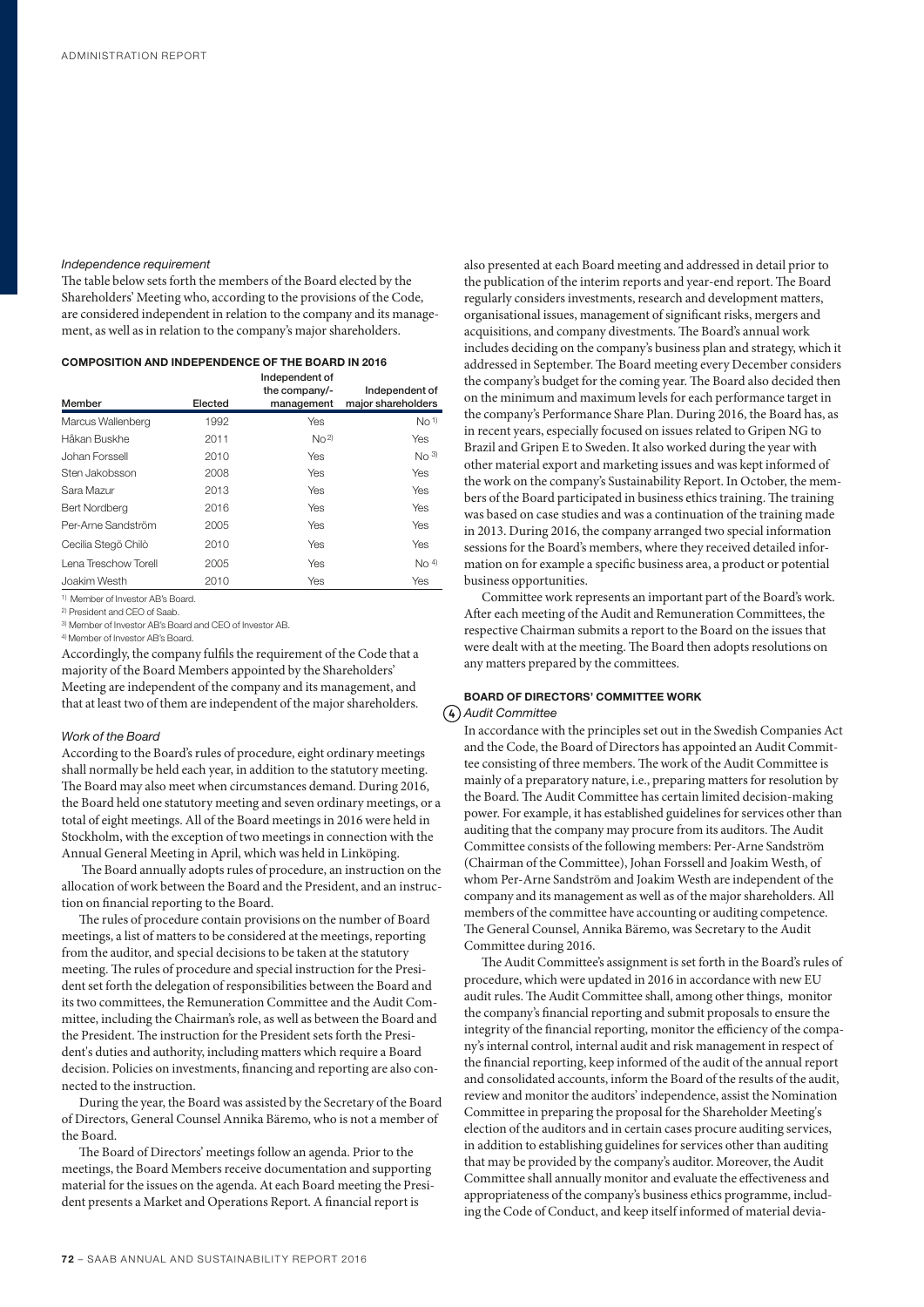tions or non-compliance with the company's ethical standards, including whistleblower reports, through regular reporting from the Ethics and Compliance Board. The company's external auditor participates in the meetings of the Audit Committee. During 2016, the Audit Committee focused especially on current issues relating to the company's financial position, the financial reporting, budget, risk management, internal control and issues relating to the company's ethical standards. The Committee also decided in 2016 on updated guidelines on which services other than auditing may be procured from the company's auditor.

The Audit Committee keeps minutes of its meetings, which are distributed to the other members of the Board. In 2016, the Committee held six meetings.

#### *Remuneration Committee*

In accordance with principles set out in the Code, the Board of Directors has appointed a Remuneration Committee consisting of three members: Marcus Wallenberg, Sten Jakobsson and Lena Treschow Torell. Lena Treschow Torell is Chairman of the committee. All the members are independent of the company and its management. The General Counsel, Annika Bäremo, was Secretary to the committee during 2016.

The Remuneration Committee's tasks are to prepare the Board's resolutions on remuneration principles, remuneration and other terms of employment for the Group Management, monitor and evaluate variable remuneration programmes for the Group Management, both ongoing and those ended during the year, and monitor and evaluate the application of the remuneration guidelines for senior executives adopted by the Annual General Meeting as well as the current remuneration structures and levels in the company. The Remuneration Committee also proposes remuneration guidelines for senior executives to be submitted to the Annual General Meeting following resolution by the Board of Directors. Matters concerning the employment terms, remuneration and other benefits for the President are prepared by the Remuneration Committee for resolution by the Board. The Remuneration Committee is responsible for interpretation and application of the remuneration guidelines for senior executives. The Remuneration Committee has no decision-making powers of its own. During 2016, the Remuneration Committee focused especially on issues relating to the company's long-term incentive programmes, including proposals for minimum and maximum levels for each performance target in the company's

Performance Share Plan as well as the introduction of Special Projects Incentive.

The Remuneration Committee keeps minutes of its meetings, which are distributed to the other members of the Board. In 2016, the Committee held three meetings.

#### EVALUATION

The Chairman of the Board annually performs an evaluation of the Board's work and possible improvements to the forms and effectiveness of its work. The evaluation is made by having the Board members respond to a questionnaire and give their opinions on the Board's performance. The results are compared with previous years and discussed at the Board meeting in December. The questionnaire consists of six parts covering the breadth of the Board's competence, how the Board conducts its work, the Chairman, the Board's composition, the cooperative atmosphere and possible improvements. The Chairman of the Board does not participate in the Board's discussion on the results of the Chairman's evaluation.

The Nomination Committee is informed of the results of the evaluation in connection with its proposal on the composition of the Board.

The Board continuously evaluates the President's work by monitoring the company's performance relative to established goals. It also evaluates the President's work by responding to a questionnaire about the President in the areas of performance, organisation, people and leadership. The President does not participate in this evaluation.

### $(6)$  CHIEF EXECUTIVE OFFICER

The President and CEO of Saab, Håkan Buskhe, is also a member of the Board. His significant professional commitments outside the company, earlier positions and shareholding in the company are set forth in the presentation of the Board of Directors and the Group Management; see page 76. Håkan Buskhe does not own shares nor is he a partner in any company with which Saab has material business ties.

# GUIDELINES FOR REMUNERATION AND OTHER BENEFITS FOR SENIOR EXECUTIVES

The guidelines for remuneration and other benefits for senior executives are explained on pages 80–81.

| Name                        | Audit<br>Committee | Remuneration<br>Committee | <b>Board</b><br>meetings<br>attended <sup>1)</sup> | Committee<br>meetings<br>attended <sup>2)</sup> | Board<br>remuneration<br>KSEK3) | Audit<br>Committee<br>remuneration<br><b>KSEK</b> | Remuneration<br>Committee<br>remuneration<br><b>KSEK</b> | Totalt<br>remuneration<br><b>KSEK</b> |
|-----------------------------|--------------------|---------------------------|----------------------------------------------------|-------------------------------------------------|---------------------------------|---------------------------------------------------|----------------------------------------------------------|---------------------------------------|
| Marcus Wallenberg           |                    | X                         | 8                                                  | 3                                               | 1,430                           |                                                   | 80                                                       | 1,510                                 |
| Håkan Buskhe                |                    |                           | 8                                                  |                                                 |                                 |                                                   |                                                          |                                       |
| Johan Forssell              | X                  |                           | 8                                                  | 6                                               | 560                             | 135                                               |                                                          | 695                                   |
| Sten Jakobsson              |                    | X                         | 8                                                  | 3                                               | 610                             |                                                   | 80                                                       | 690                                   |
| Sara Mazur                  |                    |                           | 8                                                  |                                                 | 560                             |                                                   |                                                          | 560                                   |
| Bert Nordberg <sup>4)</sup> |                    |                           | 6                                                  |                                                 | 560                             |                                                   |                                                          | 560                                   |
| Per-Arne Sandström          | X                  |                           | 8                                                  | 6                                               | 560                             | 200                                               |                                                          | 760                                   |
| Cecilia Stegö Chilò         |                    |                           | 8                                                  |                                                 | 560                             |                                                   |                                                          | 560                                   |
| Lena Treschow Torell        |                    | X                         | 8                                                  | 3                                               | 560                             |                                                   | 135                                                      | 695                                   |
| Joakim Westh                | $\times$           |                           | 8                                                  | 6                                               | 560                             | 135                                               |                                                          | 695                                   |
|                             |                    |                           |                                                    |                                                 |                                 |                                                   |                                                          |                                       |

#### ATTENDANCE AND BOARD REMUNERATION IN 2016

1) Of a total of 8 meetings in 2016.

<sup>2)</sup> Of a total of 6 meetings of the Audit Committee in 2016 and 3 meetings of the Remuneration Committe in 2016.<br><sup>3)</sup> Refers to the fee resolved by the Annual General Meeting 2016 for the period until the Annual General

4) Elected at the Annual General Meeting in April 2016, thereafter a total of 6 board meetings.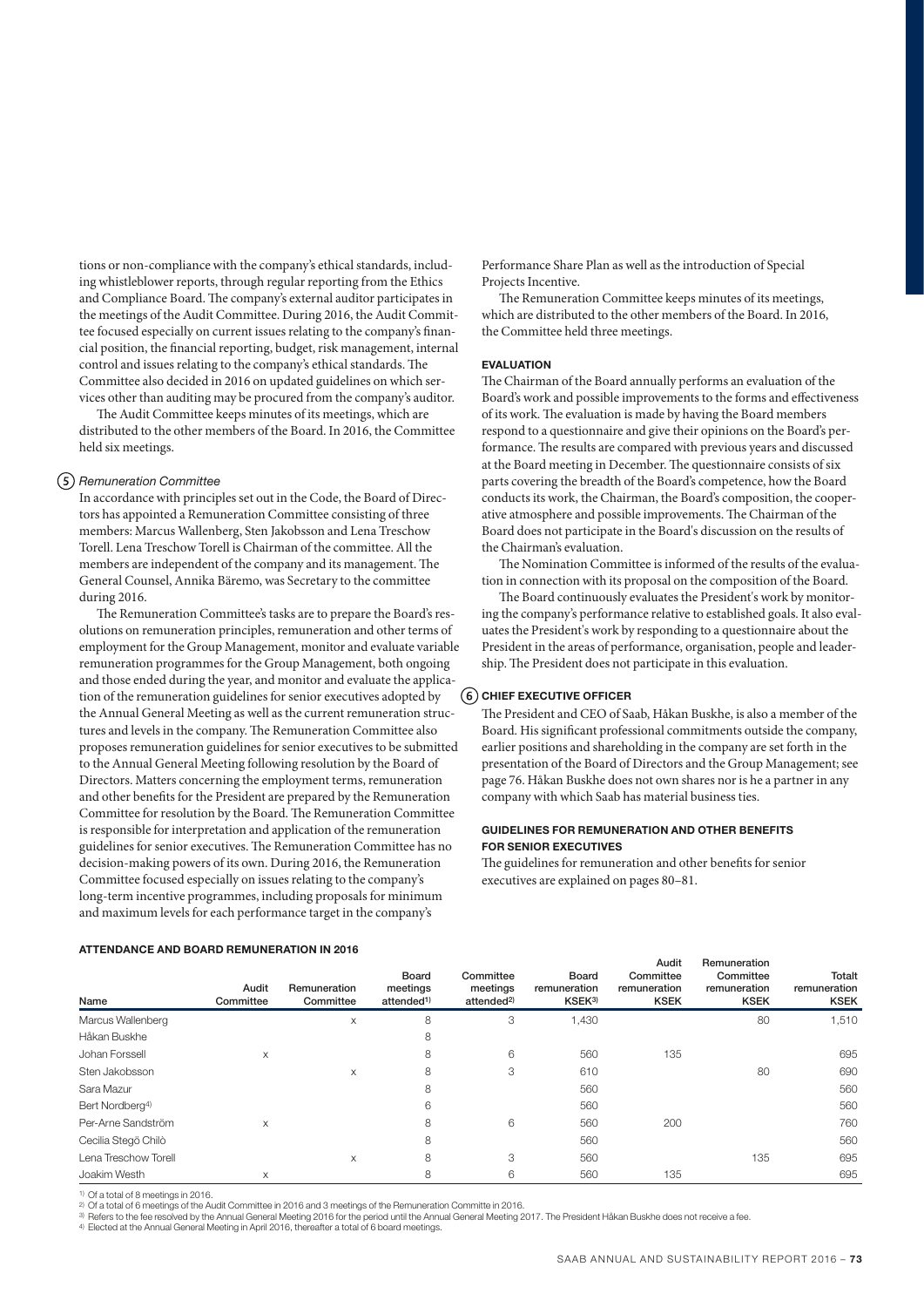# $(7)$  AUDITOR

On behalf of the shareholders and in accordance with current laws and regulations, the external auditor examines the financial statements, consolidated accounts, annual report, and administration and management of the company by the Board of Directors and the President, and also carries out the statutory audit of the Corporate Governance Report. In addition, the Q1, Q2 and Q3 interim reports have been reviewed by the auditor. The auditor also presents an Auditors' Report to the Annual General Meeting.

The Shareholders' Meeting elects the auditors. Pricewaterhouse-Coopers AB was re-elected as the auditor by the Annual General Meeting 2015, for the period 2015–2019.

#### *PricewaterhouseCoopers (PwC)*

- Elected by the Annual General Meeting 2015 for the period 2015 through the Annual General Meeting 2019.
- Bo Hjalmarsson, Authorised Public Accountant, auditor in charge as of the end of March 2016. Other audit assignments: Telefonaktiebolaget LM Ericsson and SAS AB.
- Anna-Clara af Ekenstam, Authorised Public Accountant, auditor in charge during the period January–March 2016.

PricewaterhouseCoopers AB is a member of PwC's global network in around 150 countries. PwC has competence and experience in areas important to Saab: auditing of large and listed companies, accounting issues, industry experience and practice with international business.

The Audit Committee is responsible for ensuring that the independence of the auditor is maintained, including by staying updated on ongoing consulting assignments. The Audit Committee has also established guidelines on which services other than auditing that the company may procure from its auditors. Where applicable, the Committee will also approve such services in accordance with these guidelines.

# AUDIT FEES 2015-2016

Saab's auditor receives a fee according to approved invoices as resolved by the Annual General Meeting.

PwC has performed services on behalf of the company in 2016 in addition to its audit assignments by consulting on accounting and tax issues.

# AUDITORS' FEES FOR THE GROUP 2015–2016

| <b>MSEK</b>        | 2016 | 2015 |
|--------------------|------|------|
| Audit assignments: |      |      |
| <b>PwC</b>         | 18   | 18   |
| Others             | 3    |      |
| Other assignments: |      |      |
| <b>PwC</b>         | 5    |      |

# THE BOARD'S REPORT ON INTERNAL CONTROL OF THE FINANCIAL REPORTING

The Board of Directors is responsible for internal control of financial reporting pursuant to the Swedish Companies Act and the Swedish Code of Corporate Governance. This report on internal control of financial reporting has been prepared pursuant to the provisions of the Swedish Annual Accounts Act.

#### *Financial reporting*

The Board of Directors documents how it assures the quality of the financial reports and communicates with the company's auditor. The Board assures the quality of the financial accounting through the Audit Committee. The entire Board reviews the interim reports before they are published. The Audit Committee follows up the internal control of the financial reporting on a regular basis. After each meeting of the Audit Committee, a report is submitted to the Board. For more information on the Audit Committee, see above.

The Audit Committee considers not only critical accounting questions and the financial reports presented by the company, but also matters of strategic importance, e.g. asset acquisitions and sales and how the company will obtain financing. It also covers issues such as internal control, regulatory compliance, any significant uncertainty in reported values, post-statement events, changes in assessments and evaluations, and other circumstances that may affect the quality of the financial statements. The auditor participated in all meetings of the Audit Committee in 2016.

The Board of Directors has met with the auditor to discuss their review of the company for the financial year 2016. The Board has also on the same occasion met with the auditor while not in the presence of the CEO or other members of the Group Management.

#### *Internal control of financial reporting*

Saab's system of internal control is designed to assist the business in achieving its strategic and financial goals by monitoring risk exposure in a structured way. Internal control of financial reporting is part of all internal control processes within Saab and is designed in accordance with the Committee of Sponsoring Organizations' (COSO) framework. Internal control of financial reporting aims to provide reasonable assurance of the reliability of the internal and external financial reporting and to ensure that it is prepared in accordance with laws, applicable accounting standards and other requirements for listed companies.

#### *Control environment*

Internal control is based on Saab's organisation, where operating responsibilities and powers are delegated to the business areas and support units, which are also supported and monitored by Group functions with specific competencies. These Group functions issue guidelines that clarify responsibilities and powers and constitute part of the internal control in specific areas such as finance, accounting, investments and tenders.

### *Risk assessment*

Saab's operations are characterised in large part by the development, production and supply of technologically advanced hardware and software for customers around the world. Slightly more than half of sales are outside Sweden. As a rule, projects entail considerable sums of money, stretch over long periods of time and involve technological development or refinement of products.

For Saab, the material risk areas in financial reporting are project accounting, business combinations and goodwill, development costs, hedging and other financial transactions, taxes, and accounting for pensions. In addition to the risk of inaccurate financial reporting, the processes are also assessed on the basis of the risk of exposure to any improprieties.

Group Finance continuously coordinates an overall risk assessment of the financial reporting. This process involves self-assessments by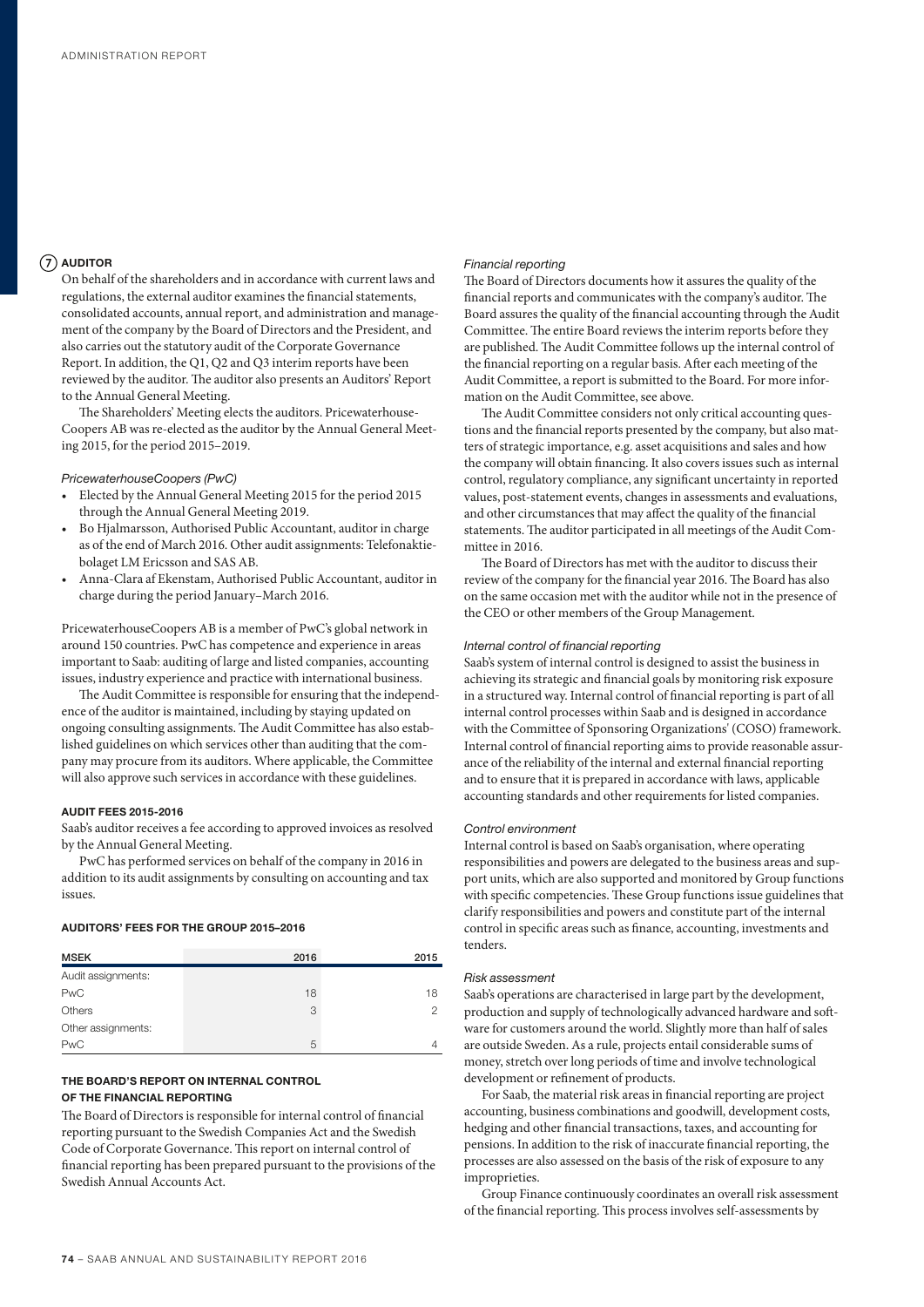Group functions and business areas. The current risk assessment is reviewed by Saab's Internal Audit, which adjusts its annual audit plan accordingly. Information on developments in essential risk areas as well as a report on planned and executed activities in these areas are provided to Saab's Audit Committee on a regular basis. Saab's risk assessment is also communicated to Saab's external auditors on a regular basis.

Each business area designs its risk management routines and structure for internal control based on overall routines and Group guidelines. The most significant risks identified in financial reporting are managed through control structures within the business areas and Group staffs and are based on Saab's minimum requirements for good internal control in the financial reporting processes.

### *Information, communication and control activities*

Internal control within Saab is based on clearly defined areas of responsibility and authority, Group guidelines, processes and controls. Uniform handling of financial reporting is assured by adopting and issuing Group guidelines approved by the CEO or by function managers appointed by the CEO. All Group directives are updated on an ongoing basis, are clearly communicated and are available through Saab's internal enterprise management system, which is available on the internal website.

The control activities are both manual and automated and include authorisation routines, account reconciliations, process compliance, performance analyses and qualifications.

#### *Monitoring and evaluation*

All operating units report monthly and quarterly according to a standardised routine. Quarterly reports are the basis of Saab's external financial reporting. In the operating reporting, each business area is measured in terms of profitability and financial position and consolidated to measure the Group's overall profitability and financial position. Accounting managers and controllers are in regular contact with Group Finance concerning any questions related to finance and accounting. To assist in evaluating internal control in each business area, Saab uses the previously mentioned self-assessments to identify and test key control functions in each business process.

The Internal Audit department, part of the internal control structure, is a dedicated resource for independent review of the effectiveness of the internal control processes. At the same time, Internal Audit supports the locally applied internal control process and the central controller staff. Together they serve as a resource for monitoring financial reporting routines.

Internal Audit's tasks are initiated by the Audit Committee or on its own initiative and then reported to the Committee. From time to time, Group Management and its members can also submit assignments to Internal Audit. The Audit Committee reports on the status of the financial controls and the self-assessment to the Board of Directors.

# *Activities in 2016*

During 2016, controls and self-assessments were performed in accordance with Saab's framework for internal control of financial reporting. Controls were conducted repeatedly during the year and two self-assessment processes were implemented. Status reports on completed controls and the results of controls and self-assessments are an integral part of Saab's financial closing process and are reported to Group Management and the Audit Committee. The Group's Internal Audit unit and our auditors reviewed the Group's internal control work during the year.

The framework was improved in 2016, e.g. with a classification of specific controls from a risk perspective and new guidelines for reporting the results of the self-assessment process.

During the year, our operations in South Africa were integrated into the framework for internal control. The focus was also on increasing the number of IT controls.

# *Focus in 2017*

In 2017, the processes within the framework for internal control of financial reporting within Human Resources will be updated. We will also work on continuous improvements to our framework for internal control and implement a web-based tool to administer and document controls and self-assessments.

In 2017, more foreign units will be integrated into the internal control process and IT controls will be improved.



#### THE ANNUAL ASSESSMENT PROCESS OF INTERNAL FINANCIAL CONTROLS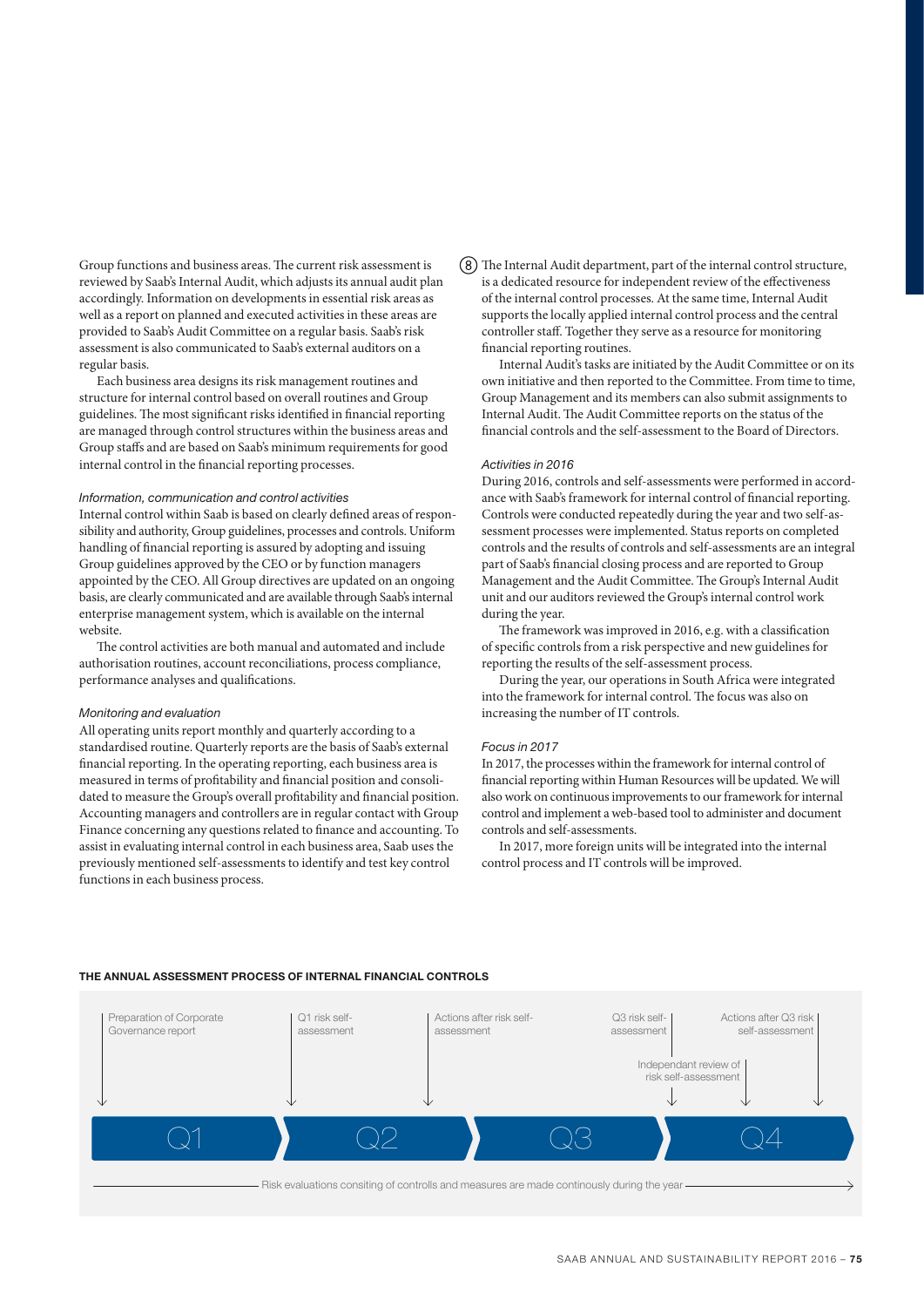

# BOARD OF DIRECTORS

#### Seated from left:

#### GÖRAN GUSTAVSSON

Deputy Board member since 2008 President of the local trade union IF Metall at Saab AB, Linköping Born 1953 Shares in Saab: 2,066

#### NILS LINDSKOG

Member of the Board since 2016 and Deputy Board member 2007-2016 Member of the Local Swedish Association of Graduate Engineers at Saab AB, **Gothenburg** Born 1955 M.S.E.E. from Chalmers University of Technology Shares in Saab: 884

#### CECILIA STEGÖ CHILÓ

Member of the Board since 2010 Adviser to corporate and organisational managements Born 1959 Studies in political science and economics Shares in Saab: 1,500

#### Other board commitments:

Chairman of Gotlands Bryggeri AB; Board member of Spendrups Bryggeri AB, Linköpings Universitets Holding AB, Investment AB Spiltan, Stiftelsen Yump and Centrum för Näringslivshistoria

### Former employment and positions:

Vice Chairman of Fortum Värme AB; Board member of the Expo Foundation, AMF Fonder, Länsförsäkringar Liv, Linköping Universitets Holding AB and Marginalen Kredit och Finans; CEO of the Free Enterprise Foundation of Sweden and the think-tank Timbro;

Cabinet member and Head of the Ministry of Culture; Editorial writer and foreign policy commentator at Svenska Dagbladet, Commentator at Sveriges Radio, Swedish Employers' Confederation, Swedish Conservative Party

#### HÅKAN BUSKHE

Member of the Board since 2011 President and CEO of Saab AB Born 1963 M.Sc., Licentiate of Engineering Employed 2010

Shares in Saab: 47,152 Other board commitments:

# Board member of Nefab AB

Former employment and positions: Board member of Vattenfall AB and Teknikföretagen; Chairman of Green Cargo; President and CEO of E.ON Nordic AB and E.ON Sweden AB; Executive Vice President of E.ON Sweden AB; Senior Vice President of E.ON Sweden AB; CEO of Land Operations, Schenker AG, CEO Schenker North, CEO Schenker-BTL AB, CEO Storel, CEO Carlsberg och Coca-Cola Distribution AB; Production Director, Carlsberg Sweden

#### MARCUS WALLENBERG

Chairman of the Board since 2006 Deputy Chairman of the Board 1993- 2006 Member of the Board since 1992 Member of Saab's Remuneration Committee Born 1956 B.Sc. of Foreign Service Lieutenant in Royal Swedish Naval Academy Shares in Saab: 100,000

#### Other board commitments:

Chairman of SEB and Foundation Asset Management AB; Board member of AstraZeneca PLC, Investor AB, Temasek Holding Ltd and the Knut and Alice Wallenberg Foundation

# Former employment and positions:

Chairman of Electrolux AB and LKAB; Board member of Stora Enso Oyj and EQT Holdings AB; President and CEO of Investor AB; Director, Stora Feldmühle AG, Düsseldorf; Skandinaviska Enskilda Banken, Stockholm and London; Citicorp (Hong Kong), Citibank N.A. (New York)

#### SARA MAZUR

Member of the Board since 2013 Vice President and Head of Ericsson Research, Ericsson AB Born 1966 Associate Professor Electrical Engine-

ering, Royal Institute of Technology (KTH); Ph.D., Electrical Engineering, KTH; M.Sc., Electrical Engineering, KTH; Honorary Doctorate, Luleå University of Technology Shares in Saab: 1,300

#### Other board commitments:

Vice Chair of Wallenberg Autonomous System and Software Program (WASP); Member of the Board of Combient AB, Nobel AB and SICS North Swedish ICT AB and the Royal Swedish Academy of Engineering Sciences (IVA), Division XI - Education and Research

Former employment and positions: Vice President of System Management, Business Unit Networks, Ericsson AB; Director of Wireless Access Networks Research, Ericsson Research, Ericsson AB; Board member of the School and the Strategic Advisory Board of Electrical Engineering, KTH; Integrated Transport

Research Lab and Wireless@KTH

#### BERT NORDBERG

Member of the Board since 2016 Chairman of Vestas Wind Systems A/S Born 1956 Engineer Shares in Saah: 8,500

#### Other board commitments:

Board member of AB Electrolux, Svenska Cellulosa Aktiebolaget (SCA), Skistar and Axis AB

#### Former employment and positions:

Chairman of Imagination Technologies Group Plc, Sony Mobile Communications AB; Chairman and CEO of Sony Ericsson Communicaton AB; various senior positions within the Ericsson group, Data General Corporation and Digital Equipment Corporation

#### MAGNUS GUSTAFSSON

Deputy Board member since 2016 President of the Local Swedish Association of Graduate Engineers at Saab AB in Linköping/Tannefors Born 1965 M.Sc. in Applied Physics and Electrical Engineering, Linköping Institute of **Technology** 

# Shares in Saab: 464 STEFAN ANDERSSON

Employee representative since 2008 President of the Local Salaried Employees' union, Unionen, at Saab Dynamics AB, Linköping Born 1974 B.Sc. Shares in Saab: 2,897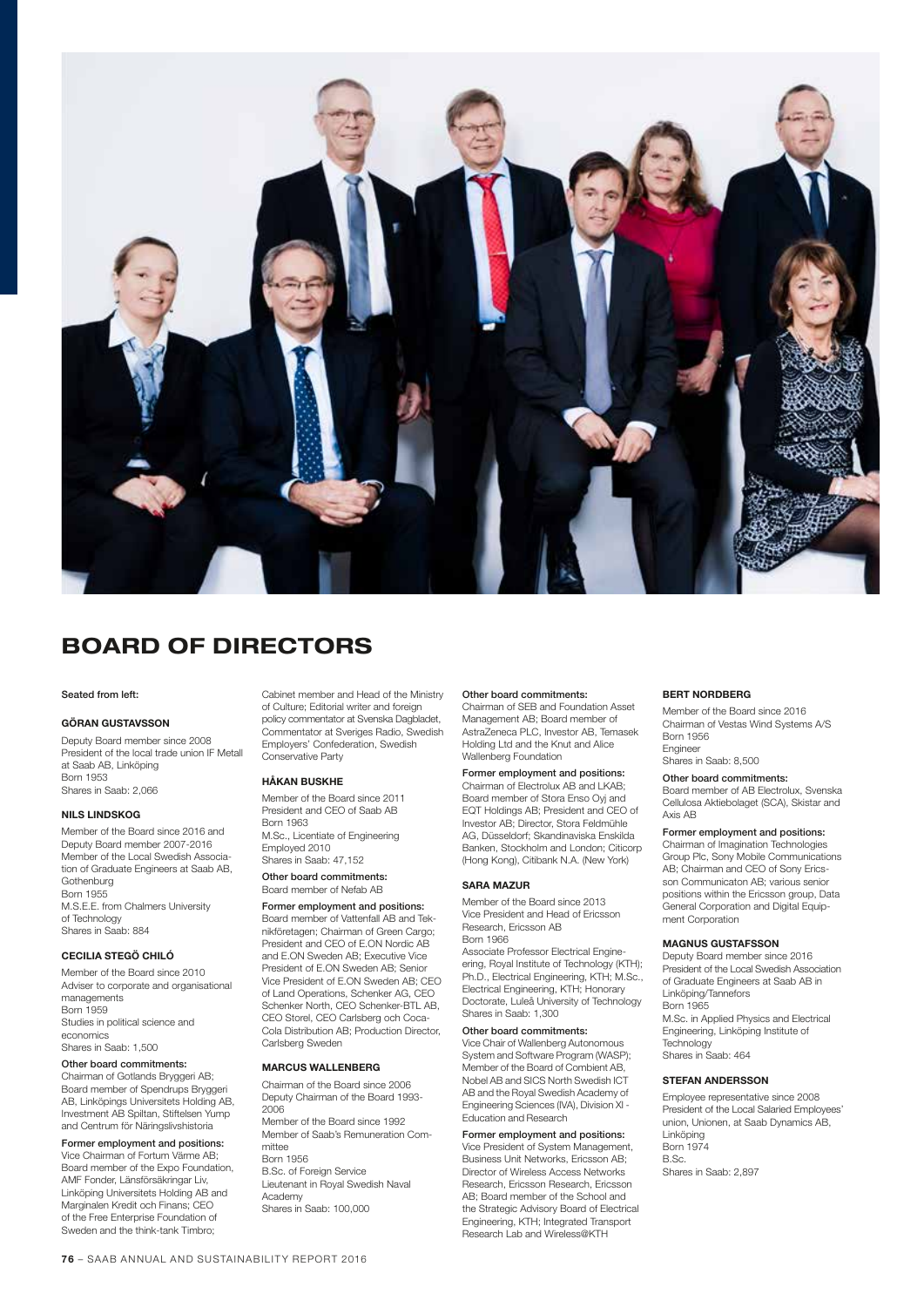

#### Seated from left:

#### TINA MIKKELSEN

Deputy Board member since 2016 President of the Local Salaried Employees' union, Unionen, at Saab AB, Järfälla Born 1973 Electrical Engineer, Stockholms Tekniska Institut (STI) Shares in Saab: 1,915

#### JOAKIM WESTH

Member of the Board since 2010 Board member of Saab's Audit **Committee** Born 1961 M.Sc. in Aeronautics, Royal Institute of Technology (KTH); M.Sc. in Aerospace

Engineering, Massachusetts Institute of Technology (MIT) Shares in Saab: 8,000

# Other board commitments:

Board member of CGI Group Inc., Absolent Group AB, Swedish Match AB and Arcam AB

Former employment and positions:<br>Chairman of EMA Technology AB and Absolent AB; Board member of Intrum Justitia AB, Rörvik Timber AB, Telelogic AB and VKR Holding A/S; Deputy Board member of Sony Ericsson Mobile Communications AB; Senior Vice President, Group Function Strategy & Operational Excellence, LM Ericsson AB and member of the Group Management Team, LM Ericsson AB; Group Vice President and member of the Executive Management Group, Assa Abloy AB; Partner; McKinsey & Co. Inc.

#### JOHAN FORSSELL

Member of the Board since 2010 Member of Saab's Audit Committee President and CEO of Investor AB Born 1971 M. Sc. in Economics and Business

Administration, Stockholm School of Economics Shares in Saab: 7,000

Other board commitments: Board member of Atlas Copco, Investor AB, Patricia Industries and EQT Holdings AB

### Former employment and positions:

Director, Investor AB, Head of Core Investments, Project Manager at Aleris AB; Head of Research, Head of Capital Goods and Healthcare Sector, Head of Capital Goods Sector and Analyst Core Holdings, Investor AB

#### LENA TRESCHOW TORELL

Member of the Board since 2005 Chairman of Saab's Remuneration Committee Born 1946 Professor in Physics, Ph.D. Shares in Saab: 5,400

#### Other board commitments:

Board member of Investor AB and SKF AB, Chairman of Chalmers University of **Technology** 

#### Former employment and positions:

Deputy Chairman of ÅF AB; President and Chairman of the Royal Swedish Academy of Engineering Sciences (IVA); Board member of Getinge AB, Telefonaktiebolaget L M Ericsson, Gambro AB and Micronic Mydata AB; Chairman of the European Council of Applied Sciences, Technologies and Engineering (EuroCASE) and the Foundation for Strategic Environmental Research (MISTRA); Director, Joint Research Centre, European Commission (Brussels); Vice President, Chalmers, Gothenburg; Professor of Material Physics at Chalmers, Gothenburg; Professor of Solid State Physics, University at Uppsala

#### STEN JAKOBSSON

Member of the Board since 2008 and Deputy Chairman since 2010 Member of Saab's Remuneration **Committee** Born 1949 M.Sc. in Engineering Shares in Saab: 5,500

Other board commitments:

Chairman of Power Wind Partners AB and LKAB; Board member of Stena Metall AB, FLSmidth A/S and Xylem Inc.

Former employment and positions: President and CEO of ABB, Sweden; Executive Vice President of Asea Brown Boveri AB, Sweden; Business Area Manager, Business Area Cables; President of ABB Cables AB, President of Asea Cylinda, Production Manager for Asea Low Voltage Division, Asea central staff – Production trainee

#### PER-ARNE SANDSTRÖM

Member of the Board since 2005 Chairman of Saab's Audit Committee Born 1947 Upper secondary engineering school

Shares in Saab: 3,000

Former employment and positions: Deputy CEO and COO of Telefonaktiebolaget L M Ericsson; President and CEO, Ericsson Inc., USA; Vice President and General Manager, Business Unit GSM,

Ericsson Radio Systems AB; Executive Vice President and Managing Director, Cellular Systems, Ericsson Ltd, UK; Vice President and General Manager, GSM Western Europe, Ericsson Radio Systems AB; Vice President and General Manager, Airborne Radar Division, Ericsson Microwave Systems AB; Department Manager, Naval Command and Control Systems, Ericsson Microwave Systems AB; Board member of TeliaSonera

#### CONNY HOLM

Employee representative since 2008 and Deputy Board member 1995–2008 President of the local trade union IF Metall at Avionics Systems, Jönköping Born 1947 Upper secondary engineering education Shares in Saab: 1,726

# AUDITORS

PricewaterhouseCoopers AB

#### BO HJALMARSSON

Authorised Public Accountant, auditor in charge.

#### ANNA-CLARA AF EKENSTAM

Authorised Public Accountant, auditor in charge through end of March 2016

*Information on shareholdings includes holdings of closely affiliated natural persons and legal entities, where applicable.*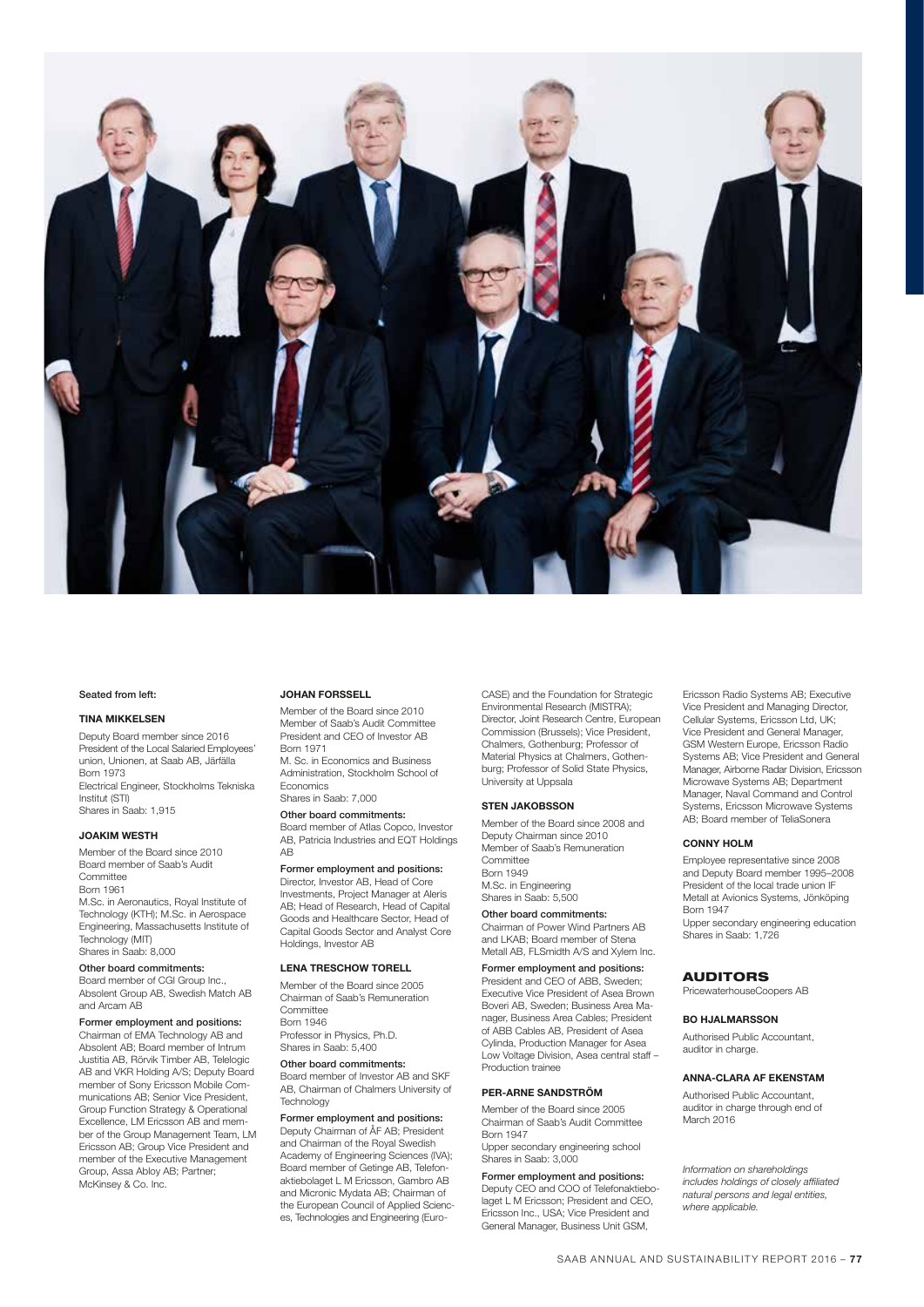

# GROUP MANAGEMENT

# LENNART SINDAHL

Senior Advisor to the CEO **Born 1956** M.Sc. in Engineering Employed 1986 Shares in Saab: 22,275

# SEBASTIAN CARLSSON

Senior Vice President and Head of Group Communication Born 1984 Employed 2012 Shares in Saab: 0

#### DAN JANGBLAD

Senior Vice President and Head of Business Area Industrial Products and Services Born 1958 M.Sc. in Engineering Employed 2000 Shares in Saab: 25,293

#### GÖRGEN JOHANSSON

Senior Vice President and Head of Business Area Dynamics Born 1964 MBA Employed 2004 Shares in Saab: 5,963

# ANNIKA BÄREMO

Senior Vice President and Head of Group Legal Affairs, General Counsel, Secretary of the Board of Directors Born 1964 LLB Employed 2012 Shares in Saab: 5,245

#### MAGNUS ÖRNBERG

Executive Vice President and Chief Financial Officer (CFO) Born 1965 MBA Employed 2012 Shares in Saab: 8,535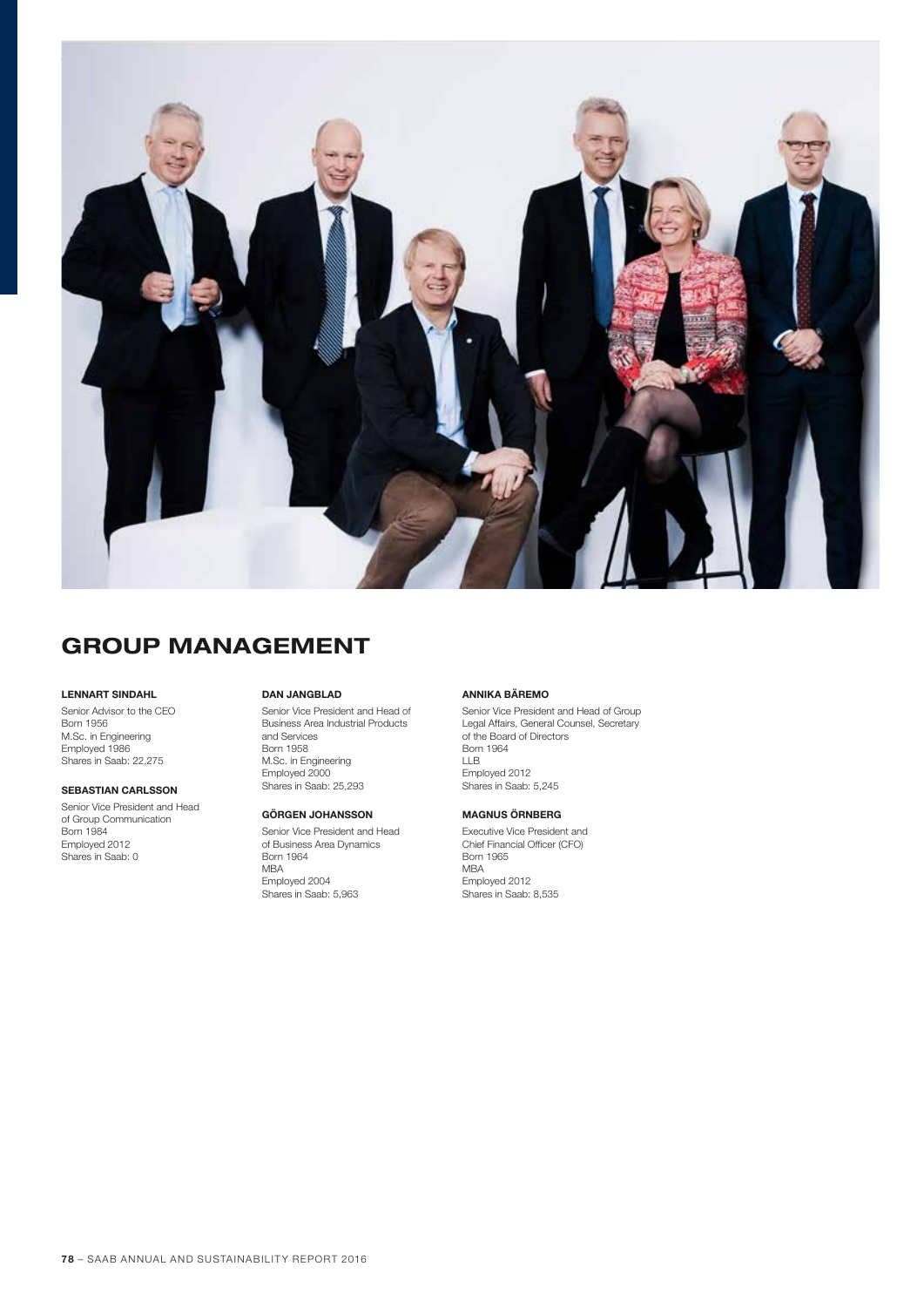

#### MICAEL JOHANSSON

Deputy CEO, Senior Executive Vice President Born 1960 B.Sc. Employed 1985 Shares in Saab: 7,557

### HÅKAN BUSKHE

President and Chief Executive Officer (CEO) Member of the Board of Saab AB since 2011 Born 1963 M.Sc., Licentiate of Engineering Employed 2010 Shares in Saab: 47,152

#### ANN-KRISTIN ADOLFSSON

Senior Vice President and Chief Strategy Officer, Head of Group Strategy Born 1962 MBA Employed 1986 Shares in Saab: 1,909

### GUNNAR WIESLANDER

Senior Vice President and Head of Business Area Kockums Born 1962 Naval Officer Employed 2015 Shares in Saab: 189

#### LENA ELIASSON

Senior Vice President and Head of Group Human Resources Born 1967 M.Sc. in Engineering Employed 2012 Shares in Saab: 7,983

#### ANDERS CARP

Senior Vice President and Head of Business Area Surveillance Born 1971 Employed 2001 Shares in Saab: 2,496

#### JONAS HJELM

Senior Vice President and Head of Business Area Support and Services Born 1971 Employed 2006 Shares in Saab: 9,616

Missing from photo: ULF NILSSON

Senior Vice President and Head of Business Area Aeronautics Born 1964 M.Sc. in Engineering Employed 1989 Shares in Saab: 6,131

The following changes in Group Management took effect on 1 January 2017

Micael Johansson, former Head of Business Area Surveillance, became the new Deputy CEO and Senior Executive Vice President. Anders Carp became the new Head of Business Area Surveillance, Gunnar Wieslander became the Head of Business Area Kockums, Sebastian Carlsson became the Head of Group Communication and Lennart Sindahl, former Deputy CEO, became Senior Advisor to the CEO and stepped down from Group Management.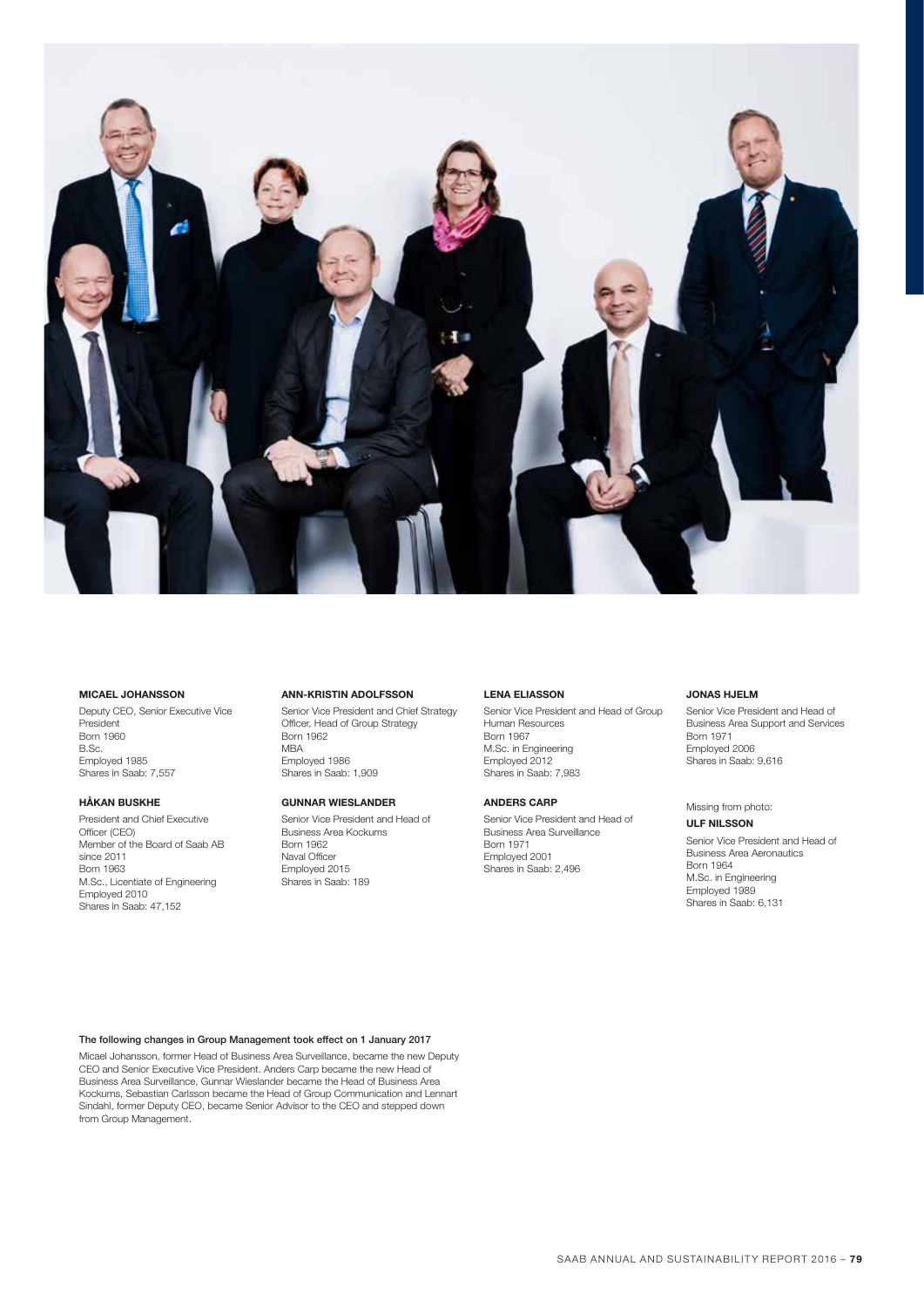# AUDITOR'S REPORT

To the general meeting of the shareholders of Saab AB (publ), corporate identity number 556036-0793.

### REPORT ON THE ANNUAL ACCOUNTS AND CONSOLIDATED ACCOUNTS *Opinions*

We have audited the annual accounts and consolidated accounts of Saab AB (publ) for the year 2016 except for the corporate governance statement on pages 70–79. The annual accounts and consolidated accounts of the company are included on pages 56–139 in this document.

In our opinion, the annual accounts have been prepared in accordance with the Annual Accounts Act and present fairly, in all material respects, the financial position of parent company as of 31 December 2016 and its financial performance and cash flow for the year then ended in accordance with the Annual Accounts Act. The consolidated accounts have been prepared in accordance with the Annual Accounts Act and present fairly, in all material respects, the financial position of the group as of 31 December 2016 and their financial performance and cash flow for the year then ended in accordance with International Financial Reporting Standards (IFRS), as adopted by the EU, and the Annual Accounts Act. Our opinions do not cover the corporate governance statement on pages 70–79. The statutory administration report is consistent with the other parts of the annual accounts and consolidated accounts.

We therefore recommend that the general meeting of shareholders adopts the income statement and balance sheet for the parent company and the income statement and statement of financial position for the group.

### *Basis for Opinions*

We conducted our audit in accordance with International Standards on Auditing (ISA) and generally accepted auditing standards in Sweden. Our responsibilities under those standards are further described in the Auditor's Responsibilities section. We are independent of the parent company and the group in accordance with professional ethics for accountants in Sweden and have otherwise fulfilled our ethical responsibilities in accordance with these requirements.

We believe that the audit evidence we have obtained is sufficient and appropriate to provide a basis for our opinions.

# OUR AUDIT APPROACH

*Overview*



We have used an overall materiality of MSEK 90 in our audit representing approximately five percent of operating profit.

- In our audit we have focused on the operations in the parent company Saab AB and the subsidiaries Saab Dynamics AB and Saab Kockums AB. In addition units in Australia, South Africa, USA and the Netherlands has been subject to review procedures.
- A significant part of Saab's reported revenue derive from long term contracts where management's estimates and assumptions are critical for recognition of revenue as well as cost of goods sold. In addition to the income items, several balance sheet items are affected by the assumptions and judgments made related to the long term contracts. A significant part of our audit is focused on the review of large projects.

A significant part of Saab's revenue and result is derived from long term customer contracts including substantial development and customization for specific customers, which are associated with technical and commercial risks. Revenue and income is in many projects recognised using percentage of completion, which as such are based on management's estimates and measurement of percentage of com-

pletion, estimated profit margin as well as total costs and risks.

This requires a high level of project control and monitoring to be able to, at any given time confirm the assumptions and estimates for project cost and revenue to give a satisfying base for recognizing revenue and income. In many cases the customer contracts have a significant element of integration with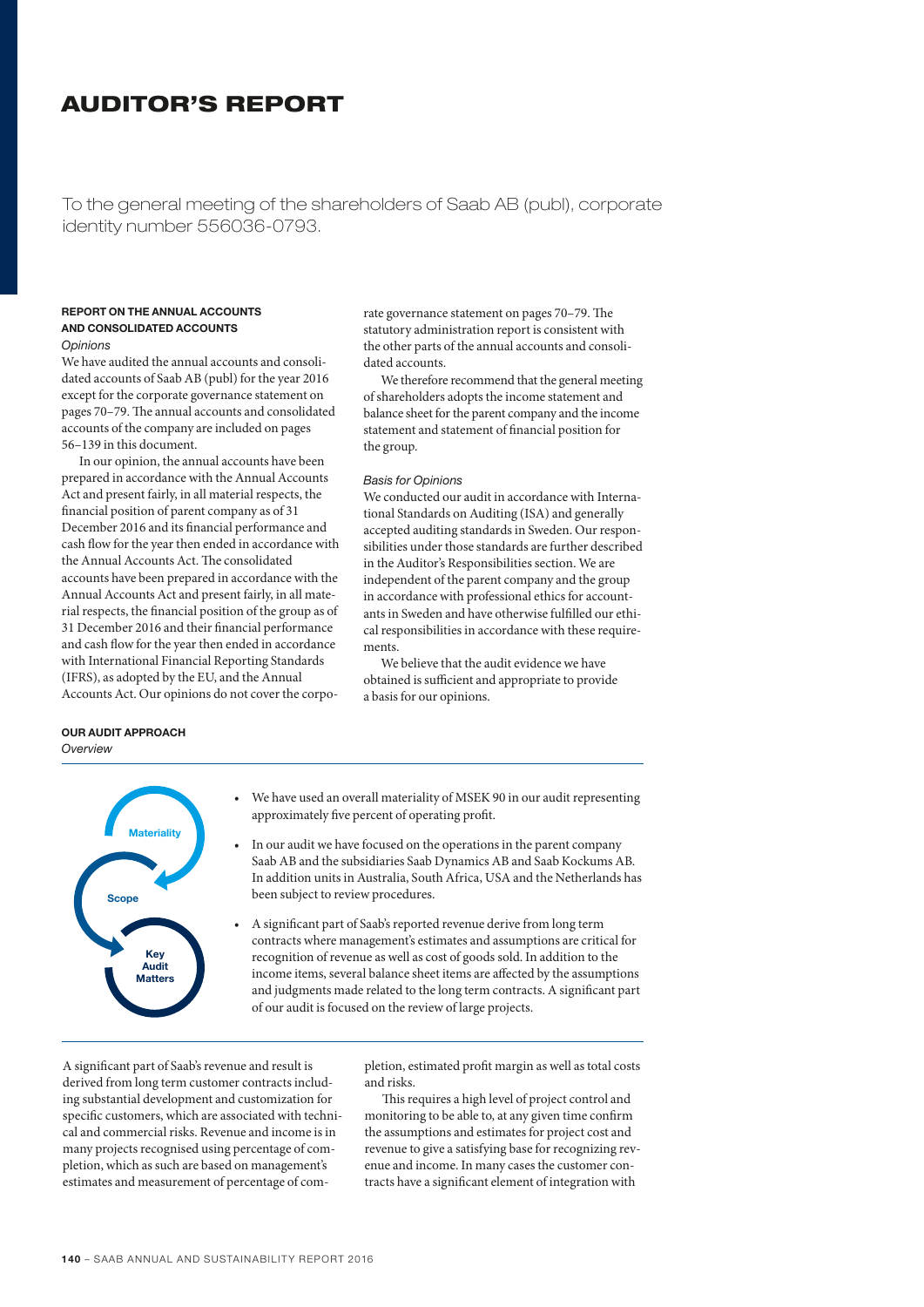the customer and sub-contractors why the financial outcome is not only dependent on Saab's own activities but other parties as well.

We designed our audit by determining materiality and assessing the risks of material misstatement in the consolidated financial statements. In particular, we considered where management made subjective judgements; for example, in respect of significant accounting estimates that involved making assumptions and considering future events that are inherently uncertain. As in all of our audits, we also addressed the risk of management override of internal controls, including among other matters consideration of whether there was evidence of bias that represented a risk of material misstatement due to fraud.

We tailored the scope of our audit in order to perform sufficient work to enable us to provide an opinion on the consolidated financial statements as a whole, taking into account the structure of the Group, the accounting processes and controls and the specific circumstances in larger customer projects.

A significant part of the Saab Group's operation is carried out in the parent company Saab AB. In addition substantial parts of the operation is carried out in the subsidiaries Saab Dynamics AB and Saab Kockums AB in Sweden. These units are included in the audit of the group. Foreign operations of some importance for the financial reporting is carried out in Australia, South Africa, USA and the Netherlands. In these entities our audit is focused on

project oriented parts of the financial reporting.

Beside the audit of the consolidated accounts and the annual report we perform limited reviews of Saab's interim reports for the first, second and third quarter. These quarterly procedures help us to consciously understand changes in conditions, especially for long term contracts, affecting the financial reporting

#### *Materiality*

The scope of our audit was influenced by our application of materiality. An audit is designed to obtain reasonable assurance whether the financial statements are free from material misstatement. Misstatements may arise due to fraud or error. They are considered material if individually or in aggregate, they could reasonably be expected to influence the economic decisions of users taken on the basis of the [consolidated] financial statements.

Based on our professional judgement, we determined certain quantitative thresholds for materiality, including the overall [group] materiality for the [consolidated] financial statements as a whole as set out in the table below. These, together with qualitative considerations, helped us to determine the scope of our audit and the nature, timing and extent of our audit procedures and to evaluate the effect of misstatements, both individually and in aggregate on the financial statements as a whole.

| <b>Group Materiality</b>                                 | MSEK 90                                                                                                                                                                                                                                                                                                     |
|----------------------------------------------------------|-------------------------------------------------------------------------------------------------------------------------------------------------------------------------------------------------------------------------------------------------------------------------------------------------------------|
| How we determined it                                     | Approximately five percent of operating profit                                                                                                                                                                                                                                                              |
| <b>Rational for the materiality</b><br>benchmark applied | We chose operating profit as the benchmark because, in our view, it is<br>the benchmark against which the performance of the Group is most<br>commonly measured by users, and is a generally accepted benchmark.<br>We chose five percent which in auditing standards is a generally<br>accepted benchmark. |

# *Key audit matters*

Key audit matters of the audit are those matters that, in our professional judgment, were of most significance in our audit of the annual accounts and consolidated accounts of the current period. These matters were addressed in the context of our audit of, and in forming our opinion thereon, the annual

accounts and consolidated accounts as a whole, but we do not provide a separate opinion on these matters. A considerable part of the operations in the Saab Group is carried out in the parent company, Saab AB. The key audit matters described below is applicable for both the group and the parent company.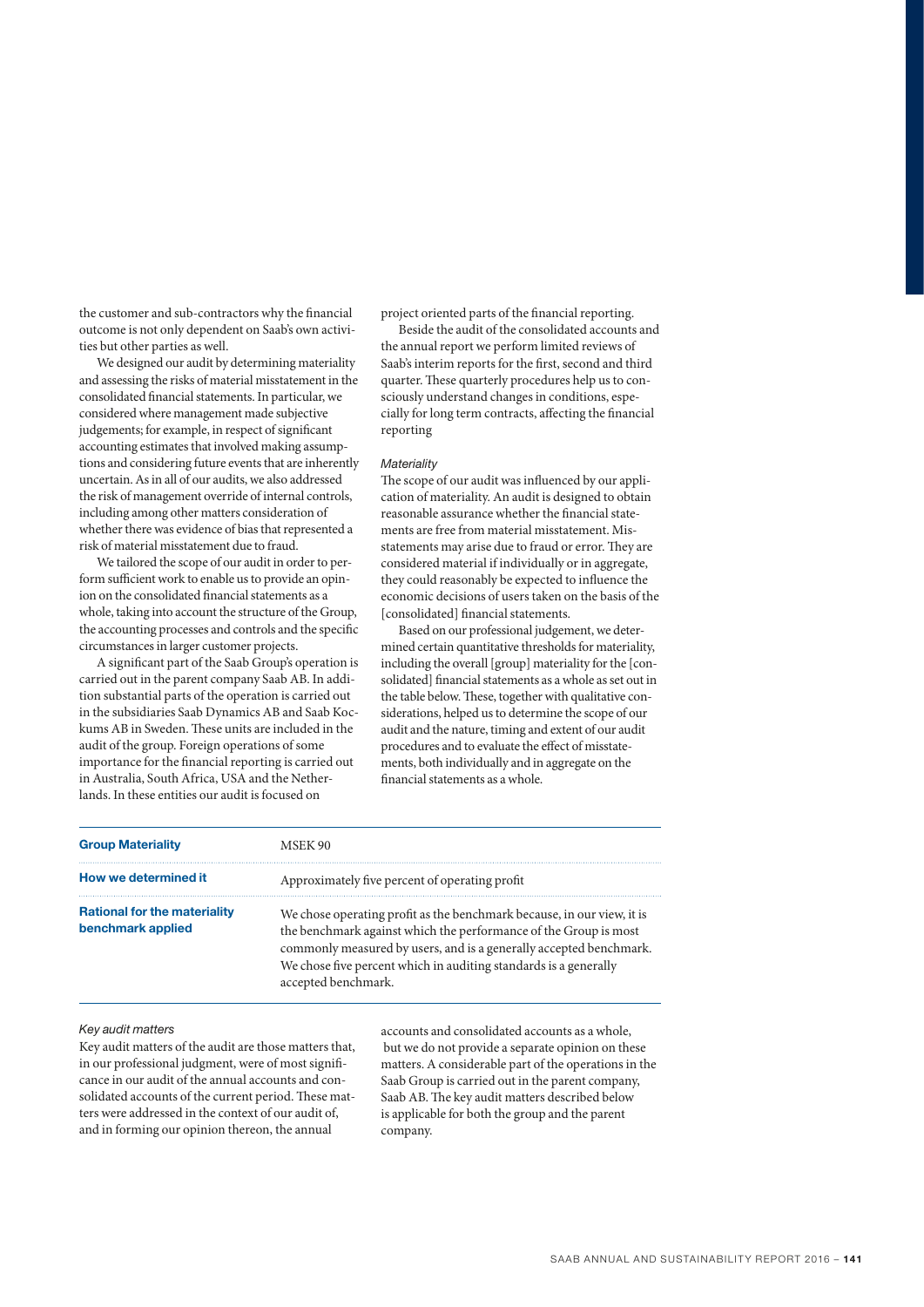#### Key audit matter **How our audit addressed the Key audit matter** How our audit addressed the Key audit matter

#### *Long term customer contracts*

Revenue and income is in many projects recognised using percentage of completion, which as such are based on management's estimates and measurement of percentage of completion, estimated profit margin as well as total costs and risks. If a project is expected to be in a loss position, the loss is recognised as soon as it can be determined.

Percentage of completion and the income recognised can be based on cost incurred, milestones reached or units delivered.

The financial reporting risk in the financial reporting is that revenue and income recognised, not correctly reflect Saab's stage of completion in the long term customer contracts and that the risks in the contracts deviate from actual outcome, which can result in revenue being recognised at wrong margin. This in turn might lead to cut off errors in revenue and cost.

Accounting for long term customer contracts also, besides revenue and cost of gods sold, affect balance sheet items such as receivables from customers, inventory and provision for loss contracts.

In the annual report risk related to long term contracts are described on page 67 to 68 and in the notes to the financial statements (note 2 and 5) the accounting principles are described in more detail.

Saab has implemented processes, methods and controls to account for and monitor the long term customer contracts from tender, through execution and completion. These processes include among other project organisation, documentation, financial reviews and reporting as well as guidance on application of the accounting principles. This is further described in the annual report on page 67 and 68.

In our audit we have evaluated the design of these processes, methods and controls and tested that they work as designed. In this testing we have focused on the following:

- Test of monitoring controls on business area, business unit of where applicable on product level.
- Test of transaction controls for accounting for cost incurred related to long term customer contracts for procurement and time reporting to projects.
- Test that project reviews and documentation has been approved according to methods applied within Saab.

We have further selected a sample of long term customer contracts for substantive testing. Our sample is based on quantitative and qualitative factors where we have selected long term contracts that are material from contract value, revenue recognised or risk in residual cost to complete.

For the selected contracts we have in detail obtained an understanding for the project though, among other procedures, review of contract clauses, project plans, analysis of stage of completion and contract forecasts. Each quarter we review the projects together with the project leader, the project controller or similar. In these reviews we perform the following procedures focusing on whether significant risks are reasonably accounted for:

- We inspect management's assessment of the project execution and how this affect the financial reporting. This includes total contract value, level of completion, method for recognising stage of completion, cost incurred and estimated reaming cost.
- We reconcile management's assessment to underlying documentation and compare this with previous quarters.
- We reconcile financial information between reports and systems and recalculate calculations.

In these reviews we use our knowledge about Saab and how similar long term contracts have been treated to discuss and ask questions and challenge management's estimates and judgements. We also assess consistent application of accounting principles between contracts with similar circumstances. In this we also test items reported as work in progress. We test them from both quantitative and qualitative aspects and assess whether they are accounted for under Saab's accounting policies.

This year Gripen E Sweden, Gripen NG Brazil and Air born surveillance United Arab Emirates have been of specific interest in our audit:

For specific contracts we have from time to time observations related to both amounts and judgement that we report to management and the audit committee. The projects complexity and judgments involved mean that the amounts recognized by nature is affected by uncertainty where future outcome can deviate significantly from management's judgments.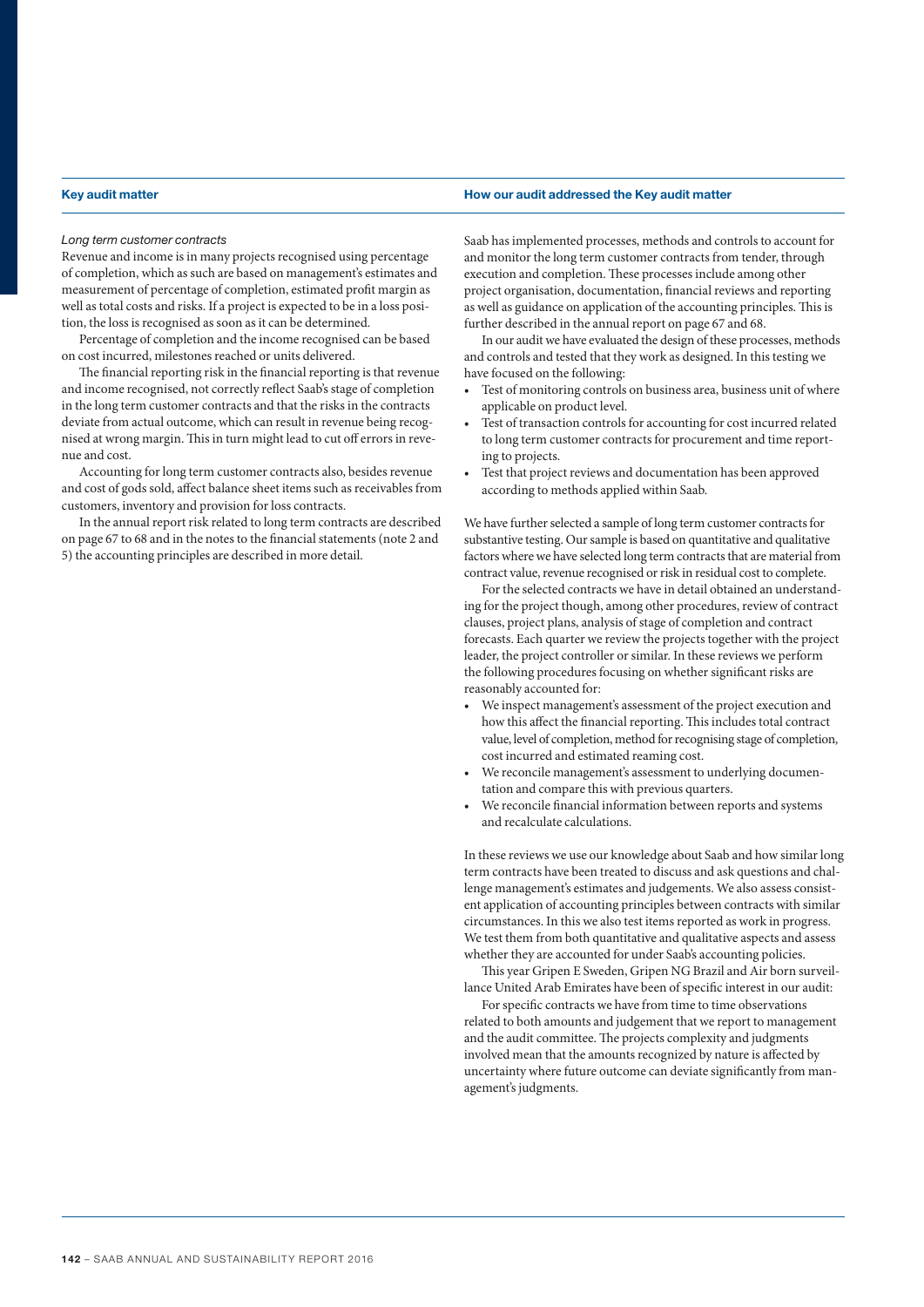#### OTHER INFORMATION THAN THE ANNUAL ACCOUNTS AND CONSOLIDATED ACCOUNTS N

This document also contains other information than the annual accounts and consolidated accounts and is found on pages 1–55 and 146–149. The Board of Directors and the Managing Director are responsible for this other information.

Our opinion on the annual accounts and consolidated accounts does not cover this other information and we do not express any form of assurance conclusion regarding this other information.

In connection with our audit of the annual accounts and consolidated accounts, our responsibility is to read the information identified above and consider whether the information is materially inconsistent with the annual accounts and consolidated accounts. In this procedure we also take into account our knowledge otherwise obtained in the audit and assess whether the information otherwise appears to be materially misstated.

If we, based on the work performed concerning this information, conclude that there is a material misstatement of this other information, we are required to report that fact. We have nothing to report in this regard.

# RESPONSIBILITIES OF THE BOARD OF DIRECTORS AND THE MANAGING DIRECTOR

The Board of Directors and the Managing Director are responsible for the preparation of the annual accounts and consolidated accounts and that they give a fair presentation in accordance with the Annual Accounts Act and, concerning the consolidated accounts, in accordance with IFRS as adopted by the EU. The Board of Directors and the Managing Director are also responsible for such internal control as they determine is necessary to enable the preparation of annual accounts and consolidated accounts that are free from material misstatement, whether due to fraud or error.

In preparing the annual accounts and consolidated accounts, The Board of Directors and the Managing Director are responsible for the assessment of the company's and the group's ability to continue as a going concern. They disclose, as applicable, matters related to going concern and using the going concern basis of accounting. The going concern basis of accounting is however not applied if the Board of Directors and the Managing Director intends to liquidate the company, to cease operations, or has no realistic alternative but to do so.

The Audit Committee shall, without prejudice to the Board of Director's responsibilities and tasks in general, among other things oversee the company's financial reporting process.

# AUDITOR'S RESPONSIBILITY

Our objectives are to obtain reasonable assurance about whether the annual accounts and consolidated accounts as a whole are free from material misstatement, whether due to fraud or error, and to issue an auditor's report that includes our opinions. Reasonable assurance is a high level of assurance, but is not a guarantee that an audit conducted in accordance with ISAs and generally accepted auditing standards in Sweden will always detect a material misstatement when it exists. Misstatements can arise from fraud or error and are considered material if, individually or in the aggregate, they could reasonably be expected to influence the economic decisions of users taken on the basis of these annual accounts and consolidated accounts.

As part of an audit in accordance with ISAs, we exercise professional judgment and maintain professional scepticism throughout the audit. We also:

- Identify and assess the risks of material misstatement of the annual accounts and consolidated accounts, whether due to fraud or error, design and perform audit procedures responsive to those risks, and obtain audit evidence that is sufficient and appropriate to provide a basis for our opinions. The risk of not detecting a material misstatement resulting from fraud is higher than for one resulting from error, as fraud may involve collusion, forgery, intentional omissions, misrepresentations, or the override of internal control.
- Obtain an understanding of the company's internal control relevant to our audit in order to design audit procedures that are appropriate in the circumstances, but not for the purpose of expressing an opinion on the effectiveness of the company's internal control.
- Evaluate the appropriateness of accounting policies used and the reasonableness of accounting estimates and related disclosures made by the Board of Directors and the Managing Director.
- Conclude on the appropriateness of the Board of Directors' and the Managing Director's use of the going concern basis of accounting in preparing the annual accounts and consolidated accounts. We also draw a conclusion, based on the audit evidence obtained, as to whether any material uncertainty exists related to events or conditions that may cast significant doubt on the company's and the group's ability to continue as a going concern. If we conclude that a material uncertainty exists, we are required to draw attention in our auditor's report to the related disclosures in the annual accounts and consolidated accounts or, if such disclosures are inadequate, to modify our opinion about the annual accounts and consolidated accounts. Our conclusions are based on the audit evidence obtained up to the date of our auditor's report. However, future events or condi-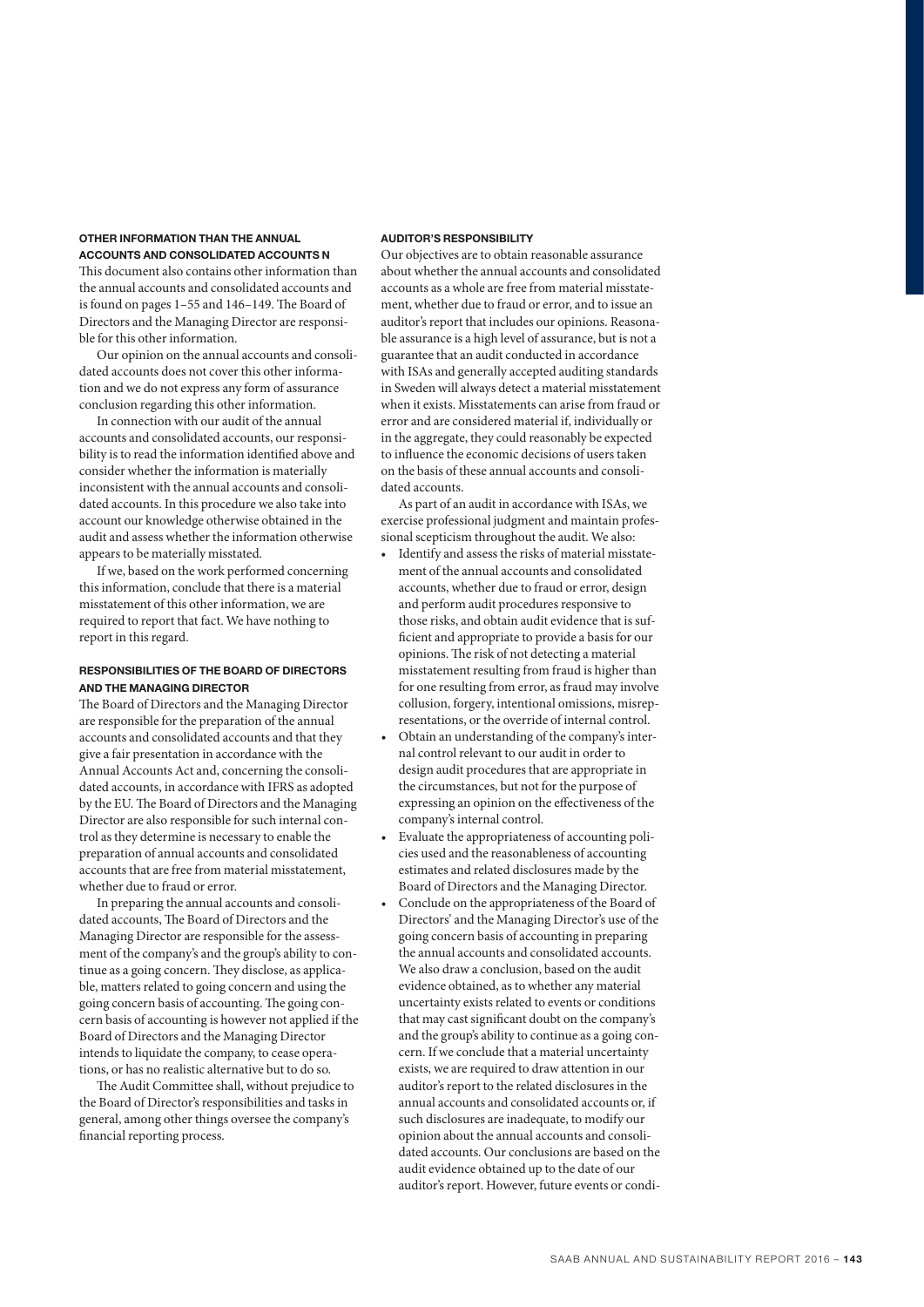tions may cause a company and a group to cease to continue as a going concern.

- Evaluate the overall presentation, structure and content of the annual accounts and consolidated accounts, including the disclosures, and whether the annual accounts and consolidated accounts represent the underlying transactions and events in a manner that achieves fair presentation.
- Obtain sufficient and appropriate audit evidence regarding the financial information of the entities or business activities within the group to express an opinion on the consolidated accounts. We are responsible for the direction, supervision and performance of the group audit. We remain solely responsible for our opinions.

We must inform the Board of Directors of, among other matters, the planned scope and timing of the audit. We must also inform of significant audit findings during our audit, including any significant deficiencies in internal control that we identified.

We must also provide the Board of Directors with a statement that we have complied with relevant ethical requirements regarding independence, and to communicate with them all relationships and other matters that may reasonably be thought to bear on our independence, and where applicable, related safeguards.

From the matters communicated with the Board of Directors, we determine those matters that were of most significance in the audit of the annual accounts and consolidated accounts, including the most important assessed risks for material misstatement, and are therefore the key audit matters. We describe these matters in the auditor's report unless law or regulation precludes disclosure about the matter or when, in extremely rare circumstances, we determine that a matter should not be communicated in the auditor's report because the adverse consequences of doing so would reasonably be expected to outweigh the public interest benefits of such communication.

# REPORT ON OTHER LEGAL AND REGULATORY REQUIREMENTS

# *Opinions*

In addition to our audit of the annual accounts and consolidated accounts, we have also audited the administration of the Board of Directors and the Managing Director of Saab AB (publ) for the year 2016 and the proposed appropriations of the company's profit or loss.

We recommend to the general meeting of shareholders that the profit be appropriated in accordance with the proposal in the statutory administration report and that the members of the Board of Directors and the Managing Director be discharged from liability for the financial year.

#### BASIS FOR OPINIONS

We conducted the audit in accordance with generally accepted auditing standards in Sweden. Our responsibilities under those standards are further described in the Auditor's Responsibilities section. We are independent of the parent company and the group in accordance with professional ethics for accountants in Sweden and have otherwise fulfilled our ethical responsibilities in accordance with these requirements.

We believe that the audit evidence we have obtained is sufficient and appropriate to provide a basis for our opinions

# RESPONSIBILITIES OF THE BOARD OF DIRECTORS AND THE MANAGING DIRECTOR

The Board of Directors is responsible for the proposal for appropriations of the company's profit or loss. At the proposal of a dividend, this includes an assessment of whether the dividend is justifiable considering the requirements which the company's and the group's type of operations, size and risks place on the size of the parent company's and the group's equity, consolidation requirements, liquidity and position in general.

The Board of Directors is responsible for the company's organization and the administration of the company's affairs. This includes among other things continuous assessment of the company's and the group's financial situation and ensuring that the company's organization is designed so that the accounting, management of assets and the company's financial affairs otherwise are controlled in a reassuring manner. The Managing Director shall manage the ongoing administration according to the Board of Directors' guidelines and instructions and among other matters take measures that are necessary to fulfil the company's accounting in accordance with law and handle the management of assets in a reassuring manner.